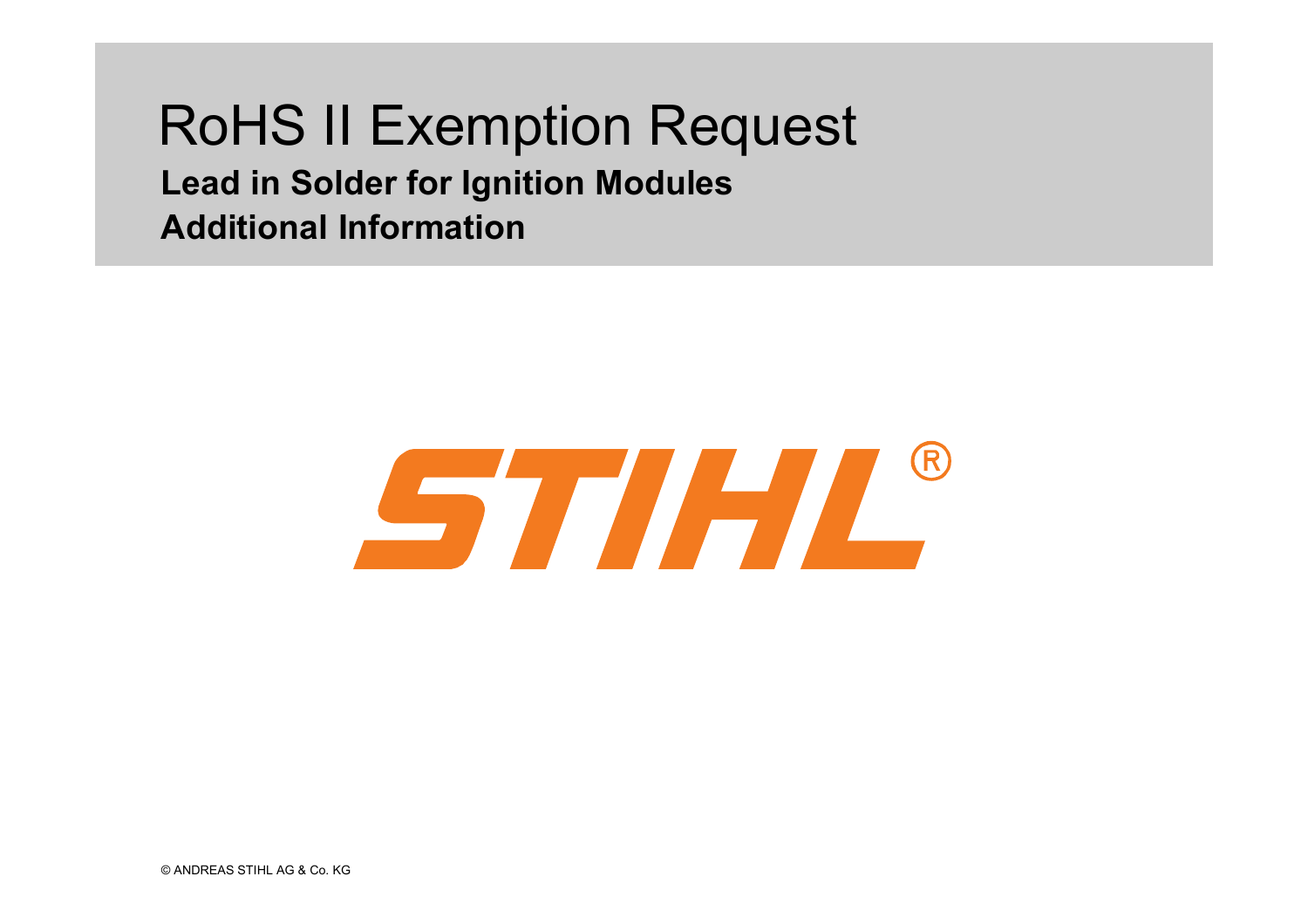## **Content**

- **I** Ignition module
- **Failure mechanisms**
- Suppliers
- Conclusion

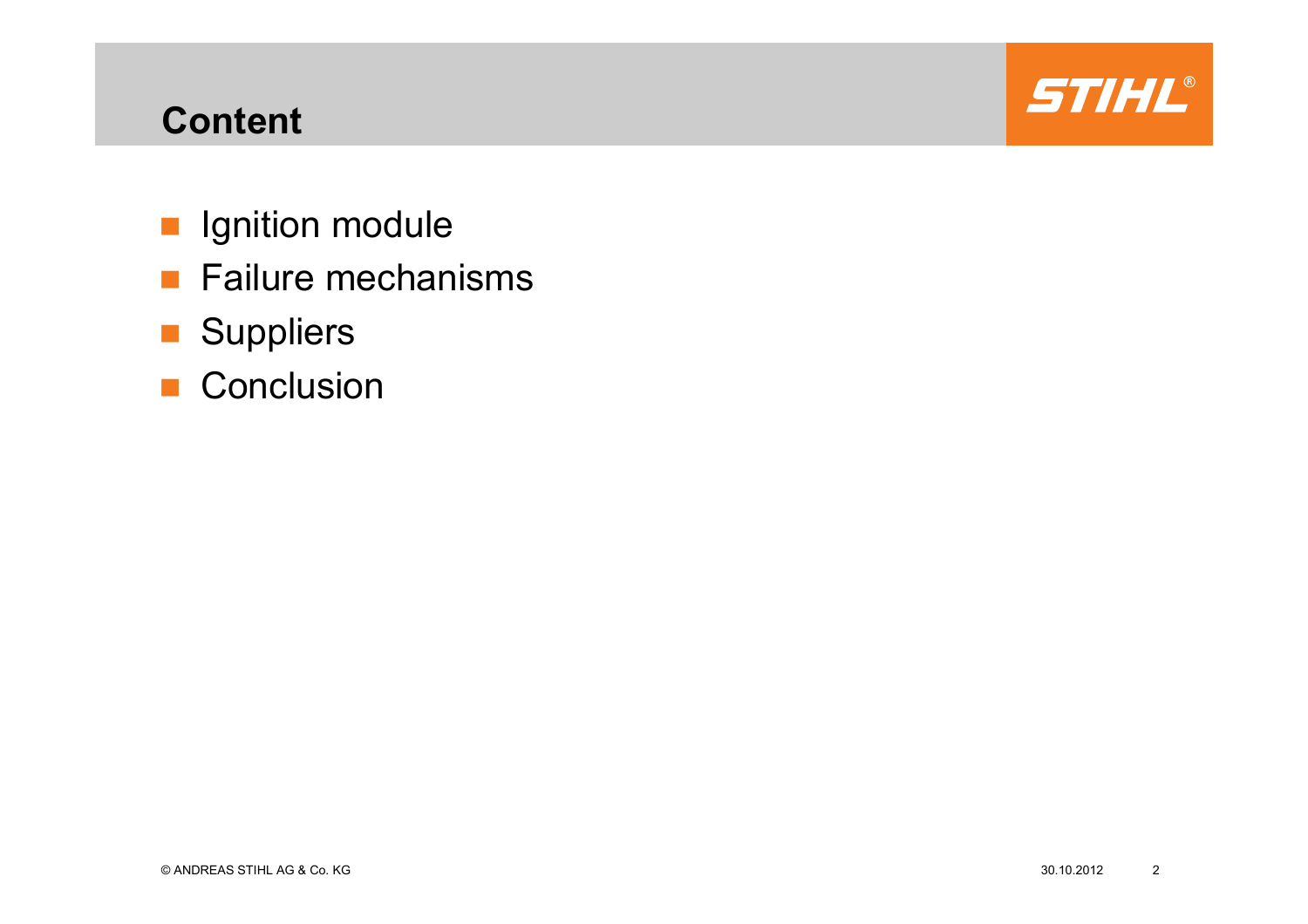## **The ignition module**







Module before sealing with epoxy resin

#### **Data for a typical module for ignition and engine management of small spark ignition engines**

- Typical size: 55 x 40 x 27 mm
- P. Total weight 105 g<br>Biteel
	- Steel 32 g
	- Copper 32 g<br>Resin for sealing (epoxy resin) 24 g
	- Resin for sealing (epoxy resin) 24 g<br>Plastic (PA, PBT) 10 g
	- Plastic (PA, PBT) 10 g<br>Circuit board with components 5 g
	- Circuit board with components
	- Solder (37% lead) 2 g (0,74 g lead)
- P. Sealing with epoxy resin is necessary because of
	- Broad temperature range in operation -30°C ... 110°C
	- Vibrations > 80g
	- Dielectric strength needed for >30 kV
	- Sealing against water (a chain saw has to function under M. wet conditions)
	- Sealing against fuel and oil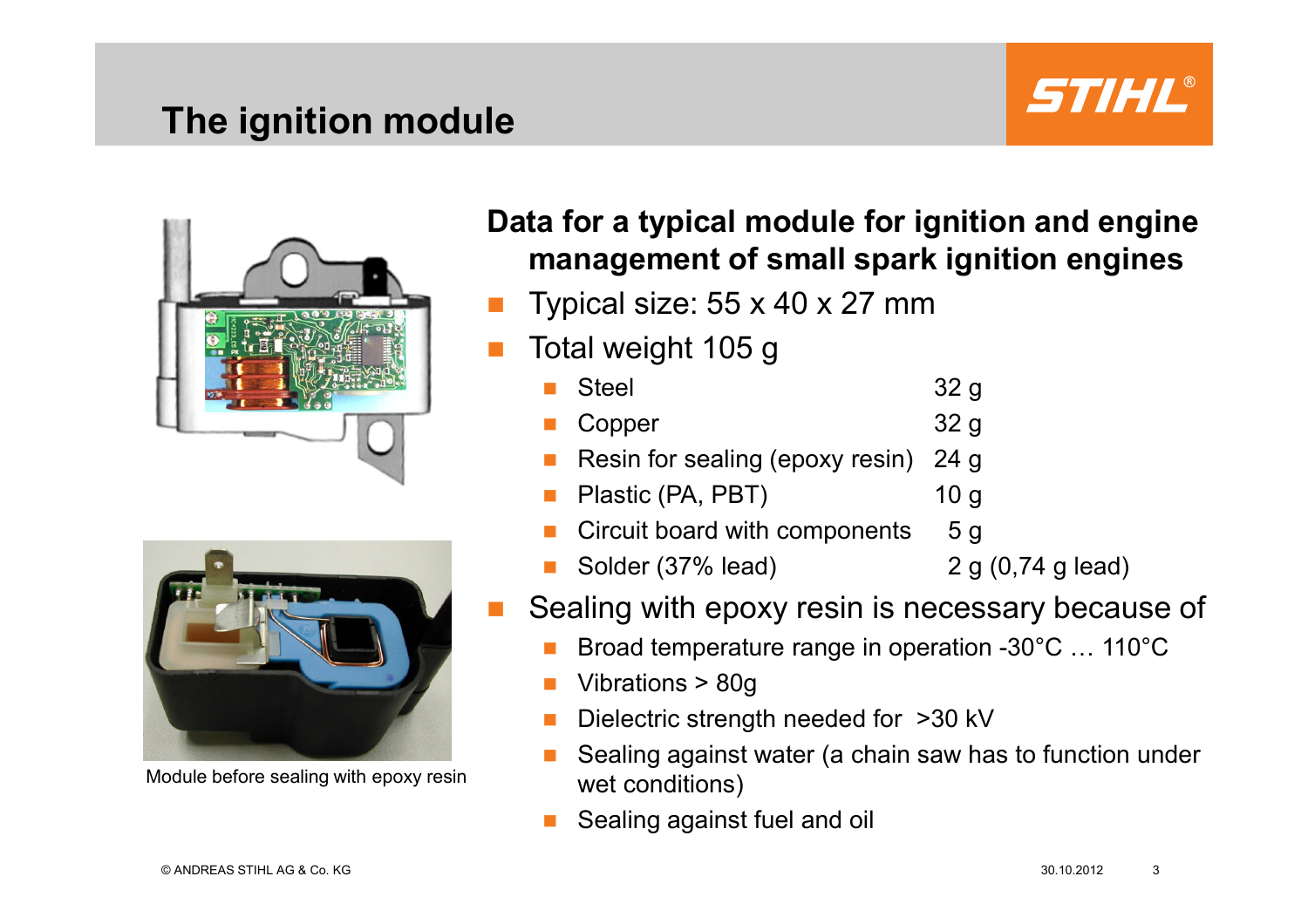## **Major failure mechanisms for ignition modules**

#### **Fracture of solder joint due to thermal stress Solder joint is torn from the component**





**Fracture of the component (between the arrows) SMD resistor on ceramic substrate**



 $\mathcal{L}_{\mathcal{A}}$  A considerable R&D effort was made by STIHL and suppliers to minimize the failure of ignition modules

STIHL®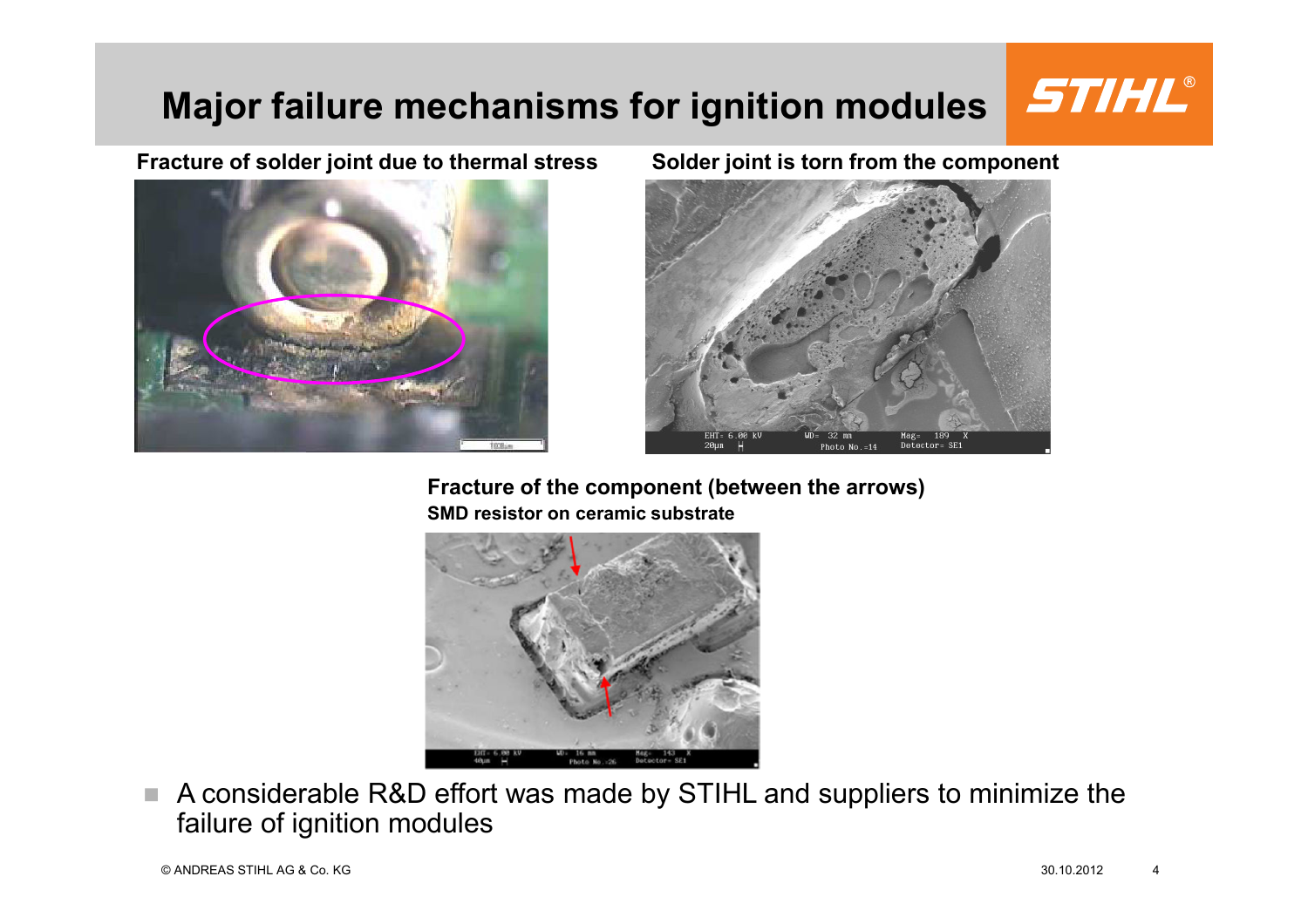## **Suppliers**



- $\mathcal{L}(\mathcal{A})$  The suppliers for our ignition modules have little experience and no equipment for lead-free solder
- Most other customers do not demand lead-free solder
- Considerable investment in production facilities needed since a lot of equipment would have to be doubled (one for lead containing and one for lead-free)